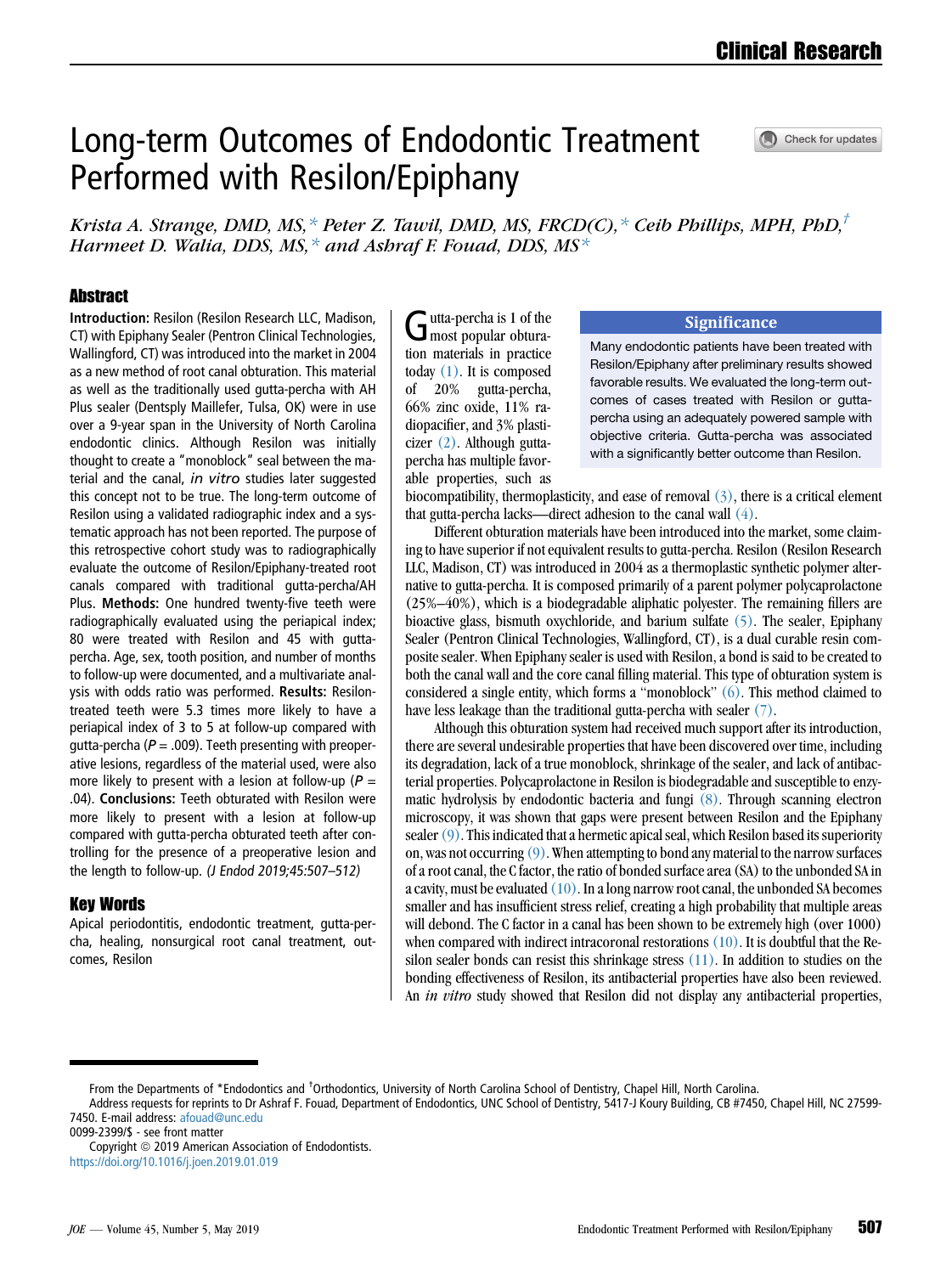whereas gutta-percha inhibited Fusobacterium nucleatum and Actinomyces naeslundii [\(12\).](#page-4-0)

In studies evaluating primary endodontic treatment success, teeth with preoperative radiographic lesions consistently have lower success rates than those without any periapical pathosis  $(13)$ . The outcome of treatment using traditional gutta-percha obturation techniques is dependent on whether an apical radiolucency is present preoperatively. In cases with no lesion, success ranges from 89.5%–95.4%. In teeth with apical radiolucencies, success ranges from 75.5%–82.7% [\(14,](#page-4-0) [15\).](#page-4-0) The healing rate of Resilon versus gutta-percha in a preliminary in vivo 12-month minimum follow-up was found to have no significant difference from that of gutta-percha  $(16)$ . Another earlier retrospective study with 12- to 25-month follow-ups also found indistinguishable differences in clinical outcome between the 2 obturation methods [\(17\).](#page-4-0)

However, a more recent study with longer outcome periods found that Resilon obturated teeth had a 5.7 times greater chance of failure when compared with gutta-percha [\(18\).](#page-4-0) This material was used at that dental school for a 5-year span, and the average follow-up for Resilon was 5.8 years. In that study, cases were included retrospectively if they had a radiographic and clinical recall examination performed with adequate documentation. There was no attempt to invite treated patients to attend a systematic study of outcomes. At our institution, Resilon was used for 9 years. Therefore, this study sought to determine the outcome of treatment using Resilon versus gutta-percha obturation after a longer outcome period and after specifically inviting an adequately powered sample of patients to come back for examination. The validated periapical index (PAI) was also used for objective outcomes assessment.

# Methods

Institutional review board approval for this retrospective clinical study was obtained at the University of North Carolina (UNC). Our inclusion criteria were patients who were 18 years or older, had completed root canal treatment (dental codes D3310, D3320, or D3330) during the period of August 2004 to August 2013, and had been treated in the UNC predoctoral and postgraduate endodontic clinics. These patients were identified through a search of the electronic patient records. Our exclusion criteria were patients whose dental records did not include a radiograph immediately after the original root canal treatment or did not specify which material was used for obturation (Resilon or gutta-percha).

A review of patient records indicated that 7376 patients were seen for primary root canal treatment during the specified period in the UNC predoctoral and graduate endodontic clinic. Five hundred eighty patients who qualified for the study were randomly selected, and telephone calls were made in an attempt to contact the patient. Randomization was done by using a randomizing website ([https://](https://www.randomizer.org) [www.randomizer.org](https://www.randomizer.org)). If there was no answer, a scripted voice message was left. If a secondary number was on file, that too was called. One hundred twenty-five (21.6%) patients agreed to come into the endodontic clinic for a follow-up visit and consented to be a part of the study.

# Sample Size Estimation

After a preliminary sample of 50 teeth were assessed, a sample size estimation using NQuery (Statistical Solutions Ltd, Cork, Ireland) indicated that a chi-square test with a .05 2-sided significance level would have greater than 80% power to detect a 25% difference in healing between Resilon and gutta-percha using an unequal sample size ratio of 1.5. An unequal sample size was used because Resilon-treated cases were more numerous than gutta-percha cases during the time frame studied.

#### Follow-up

The follow up examination was performed under supervision of board-certified endodontists. Patient age, sex, tooth type (anterior vs posterior), and the obturation material used (Resilon or guttapercha) were recorded, and the presence or absence of a preoperative periapical lesion was also documented. Two digital periapical images of each tooth were collected for evaluation using DenOptix QST #2 Photostimulable Phosphor Plates (Gendex, Hatfield, PA) with a Rinn XCP precision instrument (Rinn Corp, Elgin, IL). The plates were scanned into a DenOptix QST Class 1 Laser Scanner (Gendex). The first image was taken immediately after root canal treatment and the second at the most recent follow-up. The time from the initial root canal treatment to the most recent follow-up was recorded to the nearest month. At the recall visit, diagnostic tests were performed on the treated tooth, and patient symptoms were recorded.

#### Recording of Data

The information gathered at the follow-up examination was recorded during the appointment on an assessment form specific for each patient. Before the periapical images were evaluated, 2 boardcertified endodontists (P.T. and H.W.) were calibrated to interpret the images using Orstavik's PAI calibration kit of 100 periapical radiographs [\(19\)](#page-4-0).

The posttreatment and follow-up images were viewed and assessed under similar lighting and monitor screens. The examiners (P.T. and H.W.) were masked to the material used for obturation. They evaluated and ranked the radiograph shortly after the follow-up examination of each tooth according to the PAI criteria. Multirooted teeth were given 1 score (ie, the highest score of any of the roots). The interexaminer reliability was found to be in nearly perfect agreement ( $\kappa = 0.87$ ). The intraexaminer reliability was also excellent ( $\kappa = 0.90$ ). If there was disagreement greater than 1 rank, the 2 examiners met later to discuss the images until consensus agreement was reached.

#### Outcome Assessment

The radiographic data were dichotomized into no lesion present (PAI scores of 1 and 2) and lesion present (PAI scores of 3, 4, and 5).

#### Statistical Analysis

Bivariate analysis to compare the obturation materials was performed using the chi-square test for nominal variables and the Wilcoxon rank sum test for continuous variables. Proc-Genmod (SAS Institute Inc, Cary, NC), as a conditional logistic regression analysis, was used to assess the effect of material, the months to follow-up, the presence of a preoperative lesion, age, sex, and tooth position on the presence of a follow-up lesion. The interaction term of preoperative lesion with group was included in the initial model and removed in the final model because the interaction term was not statistically significant  $(P = .23)$ . The odds ratio from the conditional logistic regression with a 95% confidence interval was also calculated. The level of significance was established as  $P < .5$ .

#### Results

A total of 125 subjects were included in the study, and the sample characteristics are depicted in [Table 1](#page-2-0). Each patient contributed only 1 tooth. Eighty subjects had Resilon as the obturation material, and 45 had gutta-percha. Forty-three percent of the subjects had presented with a preoperative lesion, and 36% had a follow-up lesion. There were no statistically significant differences between the 2 groups (Resilon vs gutta-percha) with respect to sex, tooth position, or age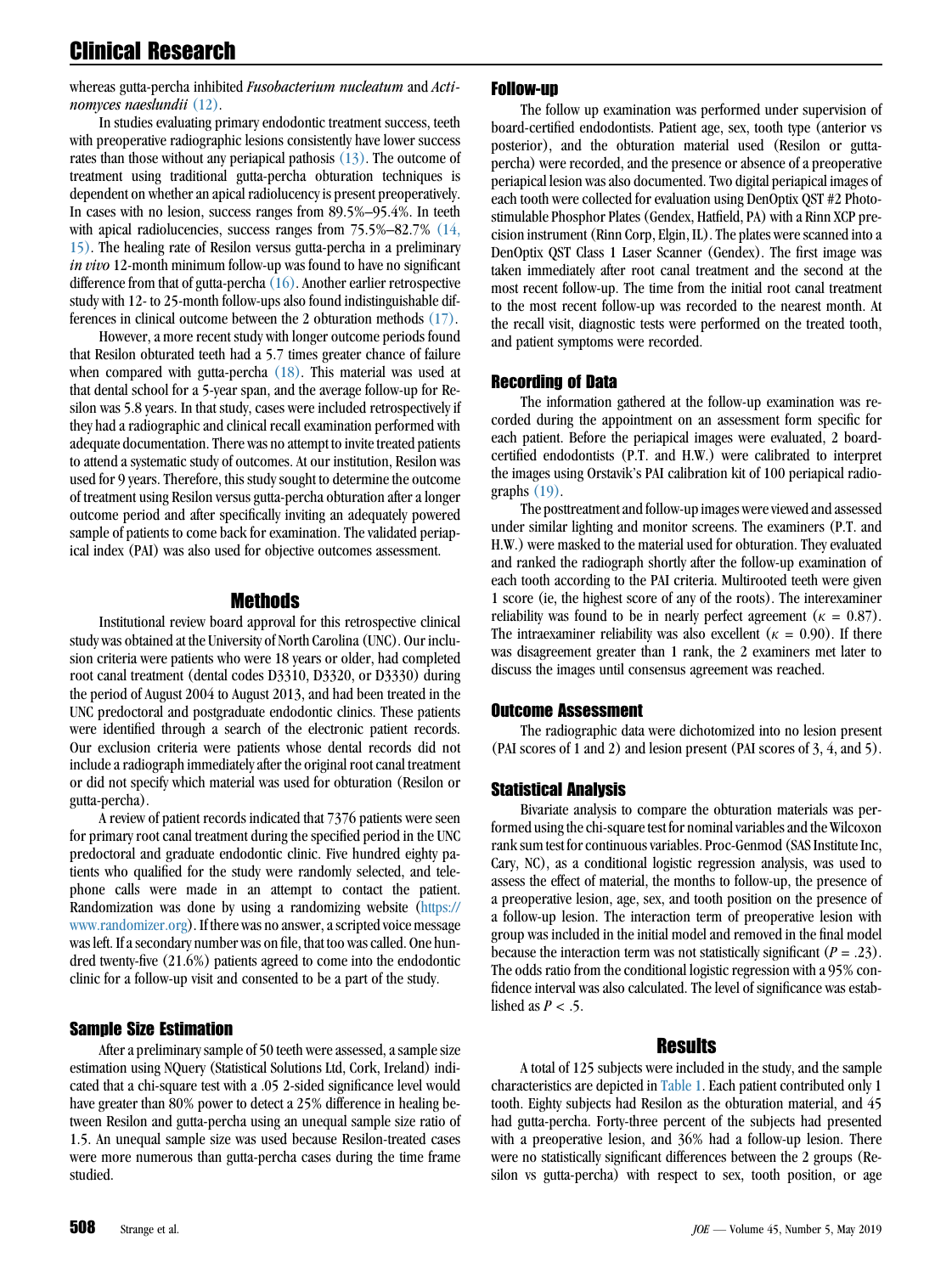<span id="page-2-0"></span>TABLE 1. Characteristics for All Subjects and a Comparison of the 2 Obturation Materials All, n, % Resilon, n, % Gutta-percha, n, % P value Sex .73 Male 53, 42.4 33, 41.3 20, 44.4 Female 72, 57.6 47, 58.7 25, 55.6 Tooth position .77 Anterior 26, 20.8 16, 20 10, 22.2 Posterior 99, 79.2 64, 80 35, 77.8 Preoperative lesion .015 Yes 654, 43.2 **54, 43.2** 41, 51.3 13, 28.9 No 32, 71.1 36.8 39, 48.7 32, 71.1 Follow-up lesion .0004 Yes 45, 36 38, 47.5 7, 15.6 No 38, 84.4 380, 64 390, 80, 84 390, 84, 85, 84.4 All Resilon Gutta-percha P value N Median IQR n Median IQR n Median IQR Age 125 56 19 80 57.5 19.5 45 54 20 .70 Months to follow-up 125 49 63 80 62.5 62 45 26 19 <.0001

IQR, interquartile range.

(Table 1). The 2 materials were significantly different with respect to the presence of a preoperative lesion and months to follow-up (Table 1). Subjects with Resilon had a higher percentage of preoperative lesions and a longer time to follow-up. Follow-up periapical radiographs of Resilon- and gutta-percha–treated teeth showed varying levels of healing ([Fig. 1](#page-3-0)A–F).

In the multivariate analysis, the presence of a preoperative lesion and the type of material used for obturation remained statistically significant predictors of outcome when controlling for age, sex, tooth position, and months to follow-up [\(Table 2](#page-4-0)). Both the lack of an initial lesion and having gutta-percha were protective (ie, individuals with an initial lesion and those receiving Resilon were more likely to have a follow-up lesion). The adjusted odds ratio showed that subjects (teeth) with Resilon were 5.3 times more likely to have a lesion at follow-up than those treated with gutta-percha.

#### **Discussion**

This study represents the longest outcome data available for a comparison of Resilon and gutta-percha materials. The use of Resilon was introduced at UNC, and its use was continued for almost a decade. The sensitive technique of the bonded material was taught to both the faculty and students at UNC at the introduction of the material into clinical practice. This puts this data set at a unique position to provide a good level of evidence for the long-term outcome of root canal obturation with Resilon.

All subjects treated at UNC were treated using a relatively consistent protocol (for Resilon and gutta-percha) that was taught to students by instructors who were familiar with both obturation techniques. From the 580 subjects who qualified for inclusion, 125 subjects had a follow-up visit for a follow-up rate of 21.6%, which is comparable with other long-term outcome studies performed in the United States [\(20\)](#page-4-0). The minimum follow-up for both materials was 12 months because it has been shown that initiated healing can be observed in 89% of cases without preoperative lesions in as early as 1 year [\(21\)](#page-4-0). The average follow-up period for Resilon and gutta-percha was 12.4 years and 12.1 years, respectively. Although both Resilon and gutta-percha were in use from 2004 to 2013, gutta-percha was more common clinically in the later years. Resilon patients who agreed to take part in the study were primarily from the beginning of Resilon's implementation as well as the last year of its use, which explains why the follow-up for gutta-percha was on average less than Resilon.

The primary outcome for this study was radiographic healing. This was established by using the validated PAI to evaluate the periapical structure of the treated teeth  $(22)$ . We chose to dichotomize the data into either a lesion not being present (PAI 1 or 2) or a lesion being present (PAI 3, 4, or 5). By dichotomizing our data, these ranks could be sorted into 2 distinctive and radiographically separate groups. The multivariate analysis, shown in [Table 2,](#page-4-0) controlled for all other explanatory variables. Resilon-treated teeth were more likely to have a periapical lesion at follow-up than gutta-percha. This difference was statistically significant  $(P = .009)$ , and the adjusted odds ratio indicated that Resilon-treated teeth were 5.3 times more likely to have a lesion at follow-up when compared with gutta-percha even after controlling for the presence of a preoperative lesion and the length to follow-up. The findings that a tooth with a preoperative lesion, regardless of the material used, was more likely to have a follow-up lesion  $(P = .04)$  agrees with many classic and current studies that preoperative pathosis has a negative effect on treatment success [\(14, 20, 23, 24\)](#page-4-0).

Regardless of the positive findings reported in in vitro studies of Resilon [\(7, 25\),](#page-4-0) clinical studies should influence the decision of which materials to use clinically. Resilon and gutta-percha showed an indistinguishable difference in healing outcome in a 12- to 25-month retrospective follow-up study [\(17\)](#page-4-0). That study evaluated 103 teeth, 68 of which were evaluated between 18 and 25 months. The other 35 were evaluated after 12–18 months. The only other long-term outcome study on Resilon was a recently published study in which the follow-up was 5.6 years on average [\(18\).](#page-4-0) There were similarities in the study design between these 2 articles and ours. Both our study and the study by Cotton et al  $(17)$  used PAI to score the periapical images of teeth at the time of treatment and at the follow-up. Gutta-percha was used as a control for comparison with Resilon in our study and the studies by Cotton et al [\(17\)](#page-4-0) and Barborka et al [\(18\).](#page-4-0) A difference between the study by Barborka et al and our study was how they radiographically assessed healing. Instead of using the validated and objective PAI, they chose to evaluate the images side by side with a study-derived definition of success. They also did not actively recruit patients with phone calls or use a power analysis to determine the amount of cases needed in each group.

There are potentially several reasons for the increased proportion of postoperative lesions with Resilon. The first being the composition of the material. Polycaprolactone, the biodegradable polyester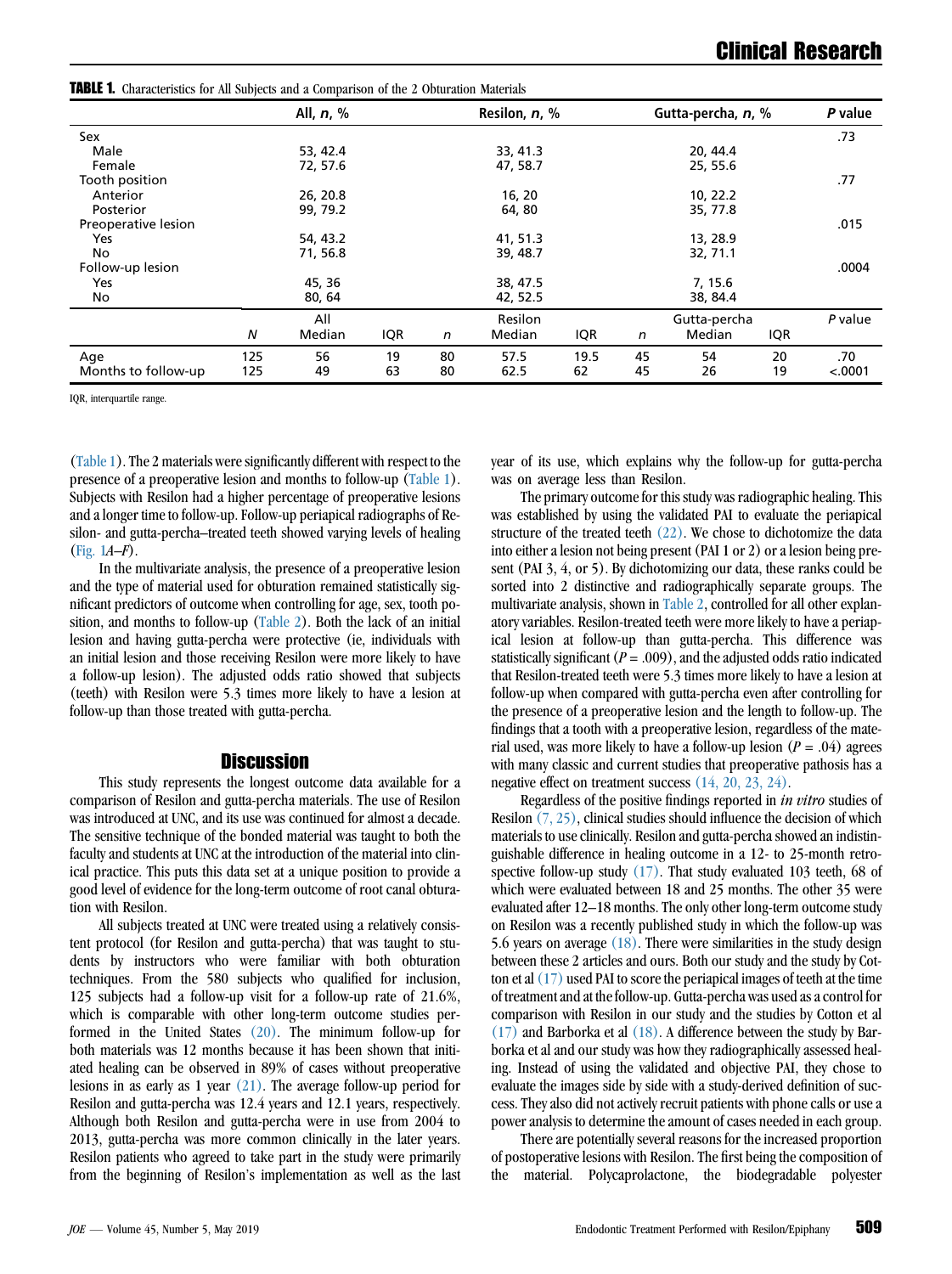# <span id="page-3-0"></span>Clinical Research



Figure 1. (A, C, and E) Posttreatment and  $(B, D,$  and F) follow-up radiographs of (A) Resilon-treated tooth #30 with a PAI score of 1, (B) 3.5-year follow-up of tooth #30 with a PAI score of 5, (C) Resilon-treated tooth #18 with a PAI score of 3, (D) 11.9-year follow-up of tooth #18 with a PAI score of 1, (E) gutta-perchatreated tooth #19 with a PAI score of 4, and (F) 1.3-year follow-up of tooth #19 with a PAI score of 1.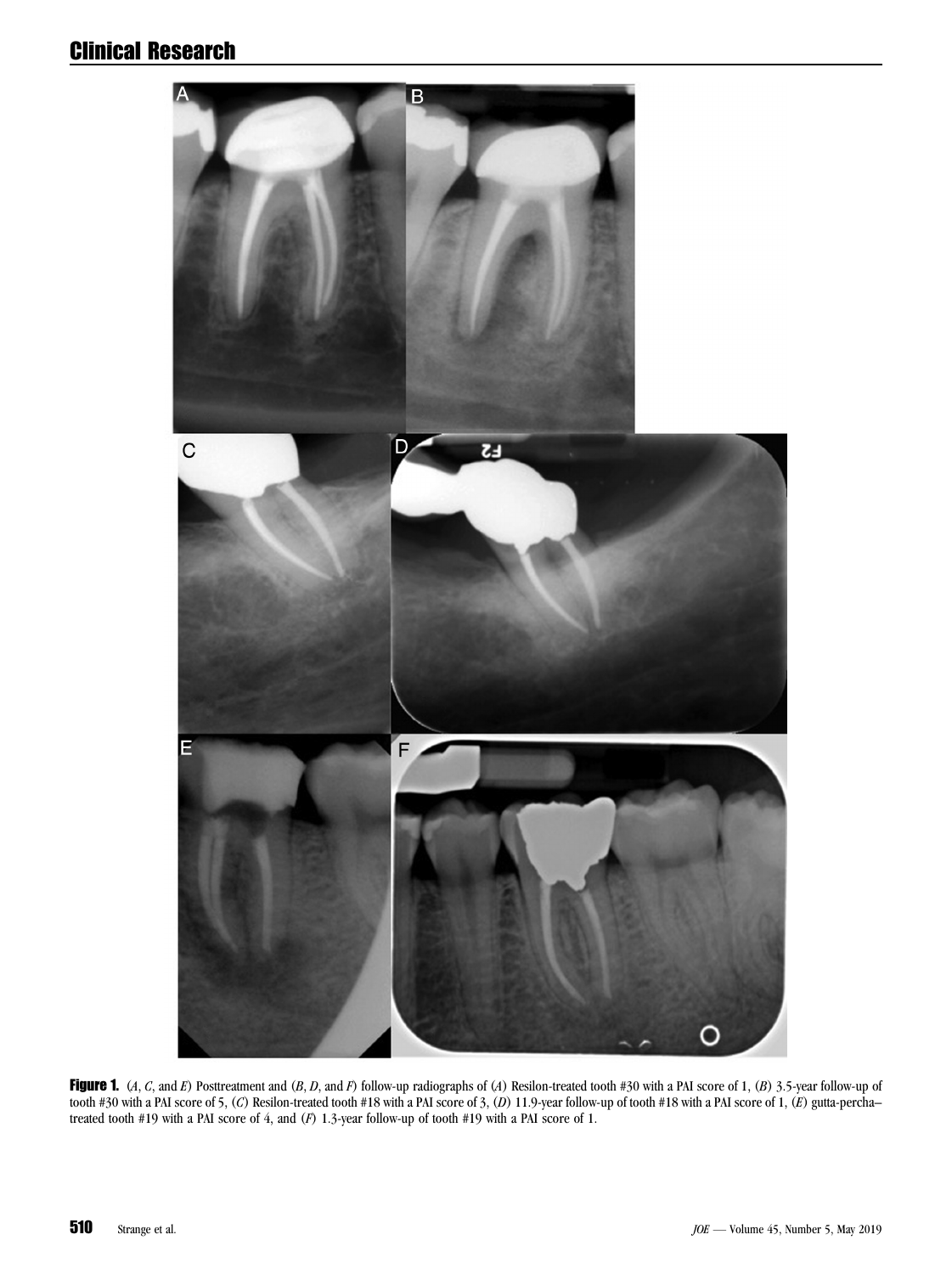<span id="page-4-0"></span>**TABLE 2.** Odds Ratio from the Multivariate Analysis of the Presence of a Follow-up Lesion

| Variable               | <b>Estimate</b> | Error | 95% CI            | P value |
|------------------------|-----------------|-------|-------------------|---------|
| Preoperative<br>lesion | $-0.87$         | 0.42  | $-1.7$ to $-0.05$ | .04     |
| Material               | $-1.67$         | 0.64  | $-2.9$ to $-0.42$ | .009    |
| Months to<br>follow-up | $-0.16$         | 0.24  | $-0.6$ to 0.3     | .49     |
| Age                    | $-0.02$         | 0.02  | $-0.05$ to 0.02   | .34     |
| Sex                    | $-0.56$         | 0.49  | $-1.5$ to 0.39    | .25     |
| Tooth<br>position      | $-0.10$         | 0.48  | $-1.04$ to 0.84   | .84     |

CI, confidence interval.

A negative estimate indicates a protection factor.

compromising a majority of Resilon, was suggested to result in severe surface pitting and erosion  $(26)$ . The adhesive property of Resilon was also shown to not be as predictable in the long narrow canal, even with aid from a surgical microscope. The effectiveness of the bond was also a concern because it is difficult to avoid overthinning of the adhesive  $(27)$ . In an *in vitro* study, the presence of gaps along the core/sealer/dentin interface was shown to potentially create an environment for leakage and reinfection (9). A retrospective study used data from periapical radiographs and cone-beam computed tomographic scans to examine various factors affecting the outcome of root canal treatment. The density of the root filling was identified in both periapical and cone-beam computed tomographic images as a predictor that significantly influenced the treatment outcome [\(28\).](#page-5-0)

While recalling patients, we noticed that despite the highly dense and radiopaque appearance of Resilon-treated teeth ([Fig. 1](#page-3-0)A), large periapical lesions were noted upon follow-up  $(Fig, 1B)$ . Resilon was advertised as more radiopaque than gutta-percha $(29)$ , so it is possible that the extreme radiopacity was masking areas of voids during obturation. However, not every Resilon-treated case developed a periapical lesion. Resolution of periapical lesions was noted as well [\(Fig. 1](#page-3-0)D).

Given the increased risk of nonhealing with Resilon cases, the question arises as to whether a "recall" of these cases would be indicated. We do not believe that this would be appropriate given that many Resilon cases did not have apical pathosis and because the practice adhered to standards of care at the time of treatment. We continue to encourage all patients to return for follow-up after treatment because lack of healing may occur in any endodontic case.

In this study, the variable of interest as well as several other important variables were assessed using bivariate and multivariate analyses. However, a limitation of the study was that systemic health, smoking history, periodontal health, and provider proficiency could not be easily downloaded and registered for each patient from the clinical system used at this institution and were not included in the analysis. For example, it is well recognized that systemic health may influence treatment outcomes  $(30)$ . However, given the random assignment to each of the 2 groups of interest in this study, random selection of patients, and the uniform institutional protocols and standards used for treatment in the institution, it was assumed that these variables would generally be distributed equally. Furthermore, having an exhaustive list of confounding variables would generally require a larger sample size and should be the subject of future research.

#### Conclusion

Within the limitations of the study, the teeth that were obturated with Resilon were over 5-fold more likely to present with lesions at follow-up compared with gutta-percha obturated teeth, suggesting that there is no long-term benefit to using this material compared with gutta-percha in nonsurgical root canal treatment.

# Acknowledgments

The authors deny any conflicts of interest related to this study. The authors wish to dedicate this paper to the life and work of Dr. Harmeet Walia.

### **References**

- 1. [Johnson W, Kulild JC, Tay F. Chapter 7: obturation in the cleaned and shaped root](http://refhub.elsevier.com/S0099-2399(19)30082-2/sref1) [canal system. In: Hargreaves K, Berman L, eds.](http://refhub.elsevier.com/S0099-2399(19)30082-2/sref1) Pathways of the Pulp, 11th ed. St [Louis, MO: Elsevier;; 2016](http://refhub.elsevier.com/S0099-2399(19)30082-2/sref1).
- 2. [Friedman CE, Sandrik JL, Heuer MA, et al. Composition and physical properties of](http://refhub.elsevier.com/S0099-2399(19)30082-2/sref2) [gutta-percha endodontic filling materials. J Endod 1977;3:304–8](http://refhub.elsevier.com/S0099-2399(19)30082-2/sref2).
- 3. [Miner MR, Berzins DW, Bahcall JK. A comparison of thermal properties between](http://refhub.elsevier.com/S0099-2399(19)30082-2/sref3) [gutta-percha and a synthetic polymer based root canal filling material \(Resilon\).](http://refhub.elsevier.com/S0099-2399(19)30082-2/sref3) [J Endod 2006;32:683–6.](http://refhub.elsevier.com/S0099-2399(19)30082-2/sref3)
- 4. [Ingle JI, Beveridge EE, Glick DH, Weichman JA. Endodontic success & failure: the](http://refhub.elsevier.com/S0099-2399(19)30082-2/sref4) [Washington Study. In: Ingle JI, Bakland, LK, eds.](http://refhub.elsevier.com/S0099-2399(19)30082-2/sref4) *Endodontics*, 4th ed. Baltimore: [Williams & Wilkins; 1994:21–45.](http://refhub.elsevier.com/S0099-2399(19)30082-2/sref4)
- 5. [Lotfi M, Ghasemi N, Rahimi S, et al. Resilon: a comprehensive literature review.](http://refhub.elsevier.com/S0099-2399(19)30082-2/sref5) [J Dent Res Dent Clin Dent Prospects 2013;7:119–30.](http://refhub.elsevier.com/S0099-2399(19)30082-2/sref5)
- 6. [Shipper G, Teixeira FB, Arnold RR, Trope M. Periapical inflammation after coronal](http://refhub.elsevier.com/S0099-2399(19)30082-2/sref6) [microbial inoculation of dog roots filled with gutta-percha or resilon. J Endod 2005;](http://refhub.elsevier.com/S0099-2399(19)30082-2/sref6) [31:91–6.](http://refhub.elsevier.com/S0099-2399(19)30082-2/sref6)
- 7. [Shipper G, Ørstavik D, Teixeira FB, Trope M. An evaluation of microbial leakage in](http://refhub.elsevier.com/S0099-2399(19)30082-2/sref7) [roots filled with a thermoplastic synthetic polymer-based root canal filling material](http://refhub.elsevier.com/S0099-2399(19)30082-2/sref7) [\(Resilon\). J Endod 2004;30:342–7.](http://refhub.elsevier.com/S0099-2399(19)30082-2/sref7)
- 8. [Mochizuki M, Hirami M. Structural effects on the biodegradation of aliphatic poly](http://refhub.elsevier.com/S0099-2399(19)30082-2/sref8)[esters. Polym Adv Technol 1997;8:203–9.](http://refhub.elsevier.com/S0099-2399(19)30082-2/sref8)
- 9. [Tay FR, Loushine RJ, Weller RN, et al. Ultrastructural evaluation of the apical seal in](http://refhub.elsevier.com/S0099-2399(19)30082-2/sref9) [roots filled with a polycaprolactone-based root canal filling material. J Endod 2005;](http://refhub.elsevier.com/S0099-2399(19)30082-2/sref9) [31:514–9](http://refhub.elsevier.com/S0099-2399(19)30082-2/sref9).
- 10. [Tay FR, Loushine RJ, Lambrechts P, et al. Geometric factors affecting dentin bonding](http://refhub.elsevier.com/S0099-2399(19)30082-2/sref10) [in root canals: a theoretical modeling approach. J Endod 2005;31:584–9.](http://refhub.elsevier.com/S0099-2399(19)30082-2/sref10)
- 11. [Tay FR, Hiraishi N, Pashley DH, et al. Bondability of Resilon to a methacrylate-based](http://refhub.elsevier.com/S0099-2399(19)30082-2/sref11) [root canal sealer. J Endod 2006;32:133–7.](http://refhub.elsevier.com/S0099-2399(19)30082-2/sref11)
- 12. [Melker K, Vertucci F, Rojas M, et al. Antimicrobial efficacy of medicated root canal](http://refhub.elsevier.com/S0099-2399(19)30082-2/sref12) [filling materials. J Endod 2006;32:148–51](http://refhub.elsevier.com/S0099-2399(19)30082-2/sref12).
- 13. [Bystrom A, Happonen RP, Sjogren U, Sundqvist G. Healing of periapical lesions of](http://refhub.elsevier.com/S0099-2399(19)30082-2/sref13) [pulpless teeth after endodontic treatment with controlled asepsis. Endod Dent Trau](http://refhub.elsevier.com/S0099-2399(19)30082-2/sref13)[matol 1987;3:58–63.](http://refhub.elsevier.com/S0099-2399(19)30082-2/sref13)
- 14. [Ricucci D, Russo J, Rutberg M, et al. A prospective cohort study of endodontic treat](http://refhub.elsevier.com/S0099-2399(19)30082-2/sref14)[ments of 1,369 root canals: results after 5 years. Oral Surg Oral Med Oral Pathol](http://refhub.elsevier.com/S0099-2399(19)30082-2/sref14) [Oral Radiol Endod 2011;112:825–42.](http://refhub.elsevier.com/S0099-2399(19)30082-2/sref14)
- 15. [Peters OA, Barbakow F, Peters CI. An analysis of endodontic treatment with three](http://refhub.elsevier.com/S0099-2399(19)30082-2/sref15) [nickel-titanium rotary root canal preparation techniques. Int Endod J 2004;37:](http://refhub.elsevier.com/S0099-2399(19)30082-2/sref15) [849–59](http://refhub.elsevier.com/S0099-2399(19)30082-2/sref15).
- 16. [Tehrany AM, Rivera EM, Teixeira FB, Caplan DJ.](http://refhub.elsevier.com/S0099-2399(19)30082-2/sref16) Outcome study of gutta percha [and Resilon filled root canals: a radiographic and clinical analysis \[master's](http://refhub.elsevier.com/S0099-2399(19)30082-2/sref16) thesis][. Chapel Hill, NC: University of North Carolina; 2009.](http://refhub.elsevier.com/S0099-2399(19)30082-2/sref16)
- 17. [Cotton TP, Schindler WG, Schwartz SA, et al. A retrospective study comparing clinical](http://refhub.elsevier.com/S0099-2399(19)30082-2/sref17) [outcomes after obturation with Resilon/Epiphany or gutta-percha/Kerr sealer.](http://refhub.elsevier.com/S0099-2399(19)30082-2/sref17) [J Endod 2008;34:789–97.](http://refhub.elsevier.com/S0099-2399(19)30082-2/sref17)
- 18. [Barborka BJ, Woodmansey KF, Glickman GN, et al. Long-term clinical outcome of](http://refhub.elsevier.com/S0099-2399(19)30082-2/sref18) [teeth obturated with Resilon. J Endod 2017;43:556–60.](http://refhub.elsevier.com/S0099-2399(19)30082-2/sref18)
- 19. [Orstavik D, Kerekes K, Eriksen HM. The periapical index: a scoring system for radio](http://refhub.elsevier.com/S0099-2399(19)30082-2/sref19)[graphic assessment of apical periodontitis. Dent Traumatol 1986;2:20–34.](http://refhub.elsevier.com/S0099-2399(19)30082-2/sref19)
- 20. [Chugal NM, Clive JM, Sp](http://refhub.elsevier.com/S0099-2399(19)30082-2/sref20)ångberg LS. A prognostic model for assessment of the [outcome of endodontic treatment: effect of biologic and diagnostic variables.](http://refhub.elsevier.com/S0099-2399(19)30082-2/sref20) [Oral Surg Oral Med Oral Pathol Oral Radiol Endod 2001;91:342–352..](http://refhub.elsevier.com/S0099-2399(19)30082-2/sref20)
- 21. [Orstavik D. Time-course and risk analyses of the development and healing of](http://refhub.elsevier.com/S0099-2399(19)30082-2/sref21) [chronic apical periodontitis in man. Int Endod J 1996;29:150–5](http://refhub.elsevier.com/S0099-2399(19)30082-2/sref21).
- 22. [Delano EO, Ludlow JB, Ørstavik D, et al. Comparison between PAI and quantitative](http://refhub.elsevier.com/S0099-2399(19)30082-2/sref22) [digital radiographic assessment of apical healing after endodontic treatment. Oral](http://refhub.elsevier.com/S0099-2399(19)30082-2/sref22) [Surg Oral Med Oral Pathol Oral Radiol Endod 2001;92:108–15](http://refhub.elsevier.com/S0099-2399(19)30082-2/sref22).
- 23. [Bergenholtz G, Lekholm U, Milthon R, et al. Retreatment of endodontic fillings.](http://refhub.elsevier.com/S0099-2399(19)30082-2/sref23) [Scand J Dent Res 1979;87:217–24](http://refhub.elsevier.com/S0099-2399(19)30082-2/sref23).
- 24. [Ng YL, Mann V, Gulabivala K. A prospective study of the factors affecting outcomes of](http://refhub.elsevier.com/S0099-2399(19)30082-2/sref24) [nonsurgical root canal treatment: part 1: periapical health. Int Endod J 2011;44:](http://refhub.elsevier.com/S0099-2399(19)30082-2/sref24) [583–609.](http://refhub.elsevier.com/S0099-2399(19)30082-2/sref24)